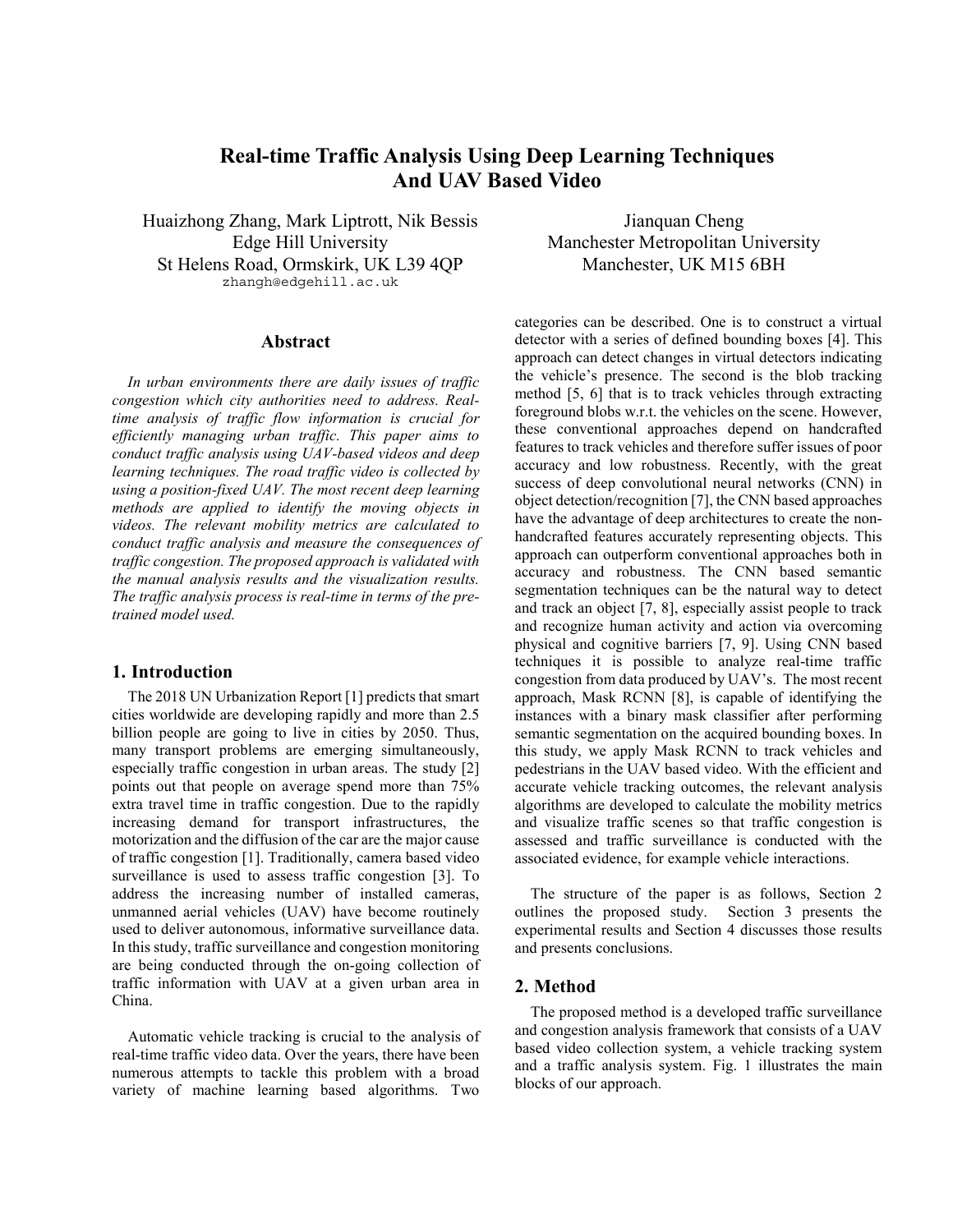

**Data Preparation Object Recognition & Tracking Traffic Analysis** Figure 1: Block diagram of our proposed approach.

### **2.1. UAV and data collection**

This initial study uses credible surveillance video data from a fixed UVA (Mavic Pro Platinum Model, Dji Company). The venue is located at Changbo Road, Nanning City, Guangxi Province. The length of the road scene is approximately 112m and its width is about 10m. The video recording lasts 22mins with the MOV format, which the field of view (FOV) is  $1080(h)x1920(w)$  and the frame rate is 24 fps.

# **2.2. Vehicle recognition and tracking using Mask RCNN**

In the tracking system, we consider that the motorbike is a very popular transport tool for ordinary people in China and is actually becoming one of the major factors of causing traffic congestion in China's urban areas. Thus, the object classes defined in this study are named Motorbike, Vehicle and Pedestrian. Here, Vehicle represents all other vehicles except for Motorbike.

#### *2.2.1. Generation of the training set*

Forty eight images of the scene selected from the beginning 3 minutes of the video form the basis of the set. The ratios, 5:2:1, are used to divide the images for the training set, the test set and the validate set respectively. The LabelMe [10] annotation tool is employed to create the polygonal annotations of objects in each image. The annotation files are generated with the JSON format in the COCO style [11].

#### *2.2.2. Recognition and tracking using Mask RCNN*

Mask RCNN [8] is a most recent successful work for instance segmentation that is able to identify the pixel based location of objects in images. It is an appropriate choice for conducting traffic surveillance in our study with the merits of both accuracy and speed. The Facebook official implementation, Detectron [12], using the Caffe2 framework and the ResNet [13] backbone architecture, is employed to realize the model training and perform vehicle tracking with the obtained model.

In the computing environment of Intel i7-7700, GeForce GTX 1080 Ti GPU and 48 GB DRAM, the processing time

for our video sequence (1920x1080) is 0.34s per frame, which demonstrates that the performance of our proposed approach is real-time because one key frame is used for each second's video segment. For improved accuracy, the pre-trained ResNet-50 model weights of ImageNet is used for transfer learning. Fig. 2 illustrates the tracking results for the 4-second video segment where the vehicle is tracked as shown in the red box. The vehicle is identified with a given detection line, coordinates of bounding box, class number and object ID obtained from the instance segmentation system. The same vehicle has different colors in different scenes because it is recognized based on vehicle instance.



Figure 2: Example for tracking a vehicle (red box) within the 4 second time period.

#### **2.3. Vehicle counting and speed estimation**

The algorithm, designed in terms of the detection line, introduced in [6] is used to count vehicles and pedestrians. The main strategy depends on the calculation of the overlap ratio R as:

$$
R = \begin{cases} (p_2 - q_1)/(p_2 - p_1), & \text{if } p_1 \le q_1 \le p_2 \le q_2 \\ (q_2 - p_1)/(p_2 - p_1), & \text{if } q_1 \le p_1 \le q_2 \le p_2 \\ 1, & \text{if } q_1 \le p_1 \le p_2 \le q_2 \\ (q_2 - q_1)/(p_2 - p_1), & \text{if } p_1 \le q_1 \le q_2 \le p_2 \\ 0, & \text{otherwise} \end{cases}
$$

where  $p_1$ ,  $p_2$ ,  $q_1$ ,  $q_2$  denote the X-coordinates of the end points of the segments that the vehicle intersects the detection line. We set the threshold being 0.75 for *R*. Thus, the same vehicle is detected if *R* exceeds 0.75. Otherwise, the vehicle count is updated.

However, the study in [6] recognizes the significance of lane lines in the ability to recognize neighboring vehicles.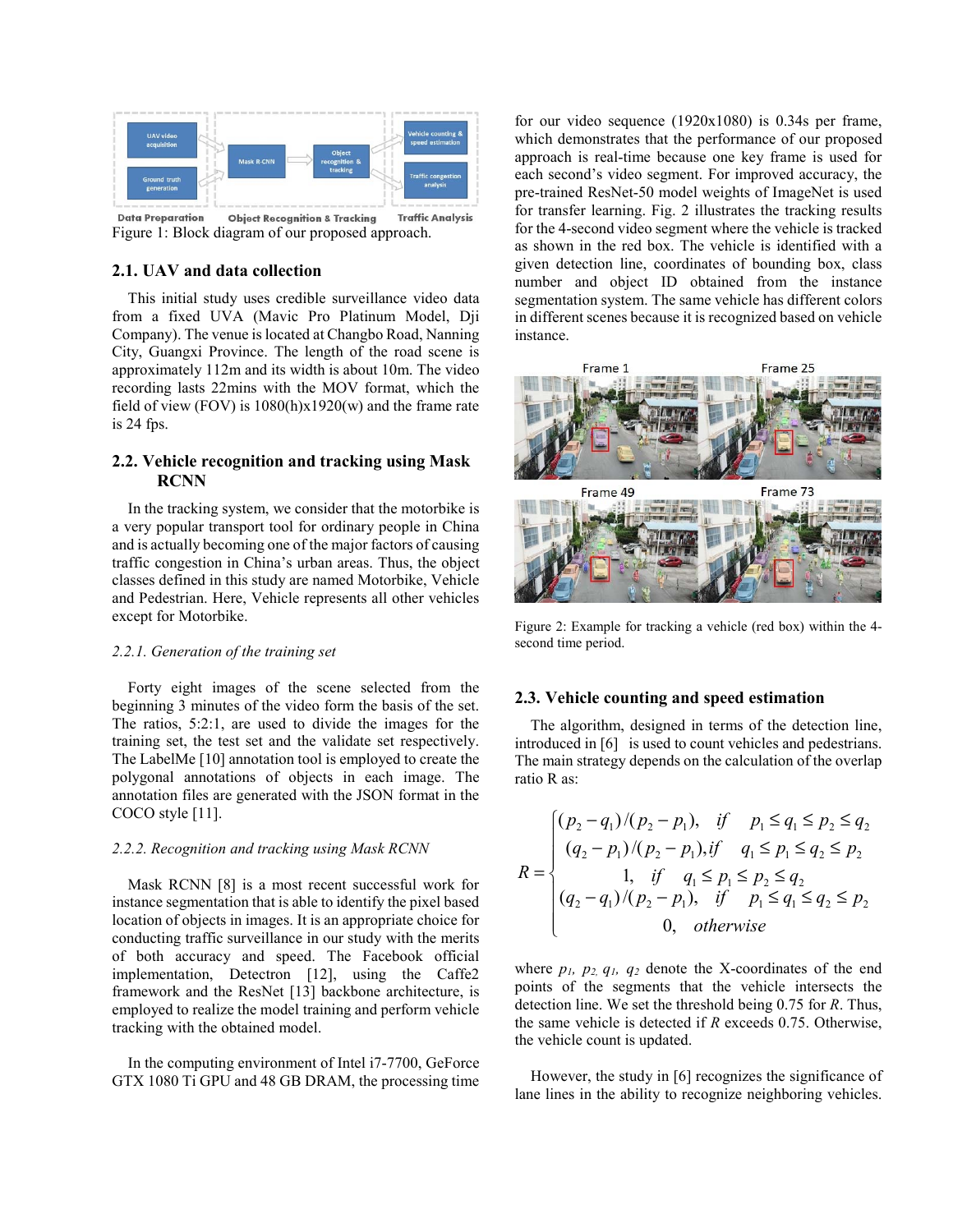In our case, no lane lines are presented on the road resulting in a more complex traffic situation. Vehicles parked on the roadside were excluded. To address these traffic circumstances, we proposed the following steps to improve the above algorithm in accordance with our UAV based data.

**Step 1:** The detected line is selected to be near the road end close to the UAV, which is able to clearly differentiate between successive vehicles. In this study, it is the line with the Y-coordinate being 900.

**Step 2:** A threshold is used to measure the vehicle moving with the center position of the bounding box between two consecutive frames in order to judge whether the vehicle is parked on the roadside. We assess this movement through 3 consecutive frames.

For measuring vehicle speed, the moving distance of the object center from one frame to next frame is estimated according to the acquired bounding box. We use four consecutive frames to calculate the average moving distance that is as the estimated vehicle speed, which is then converted from image pixel based measurement to space meter based measurement.

# **2.4. Estimation of geometric space for pixels in the image**

The distance discussed above is pixel-based. In this initial study, the affine transformation is employed for estimating the geometric space for each pixel in the image. We used the road geometrical information, video resolution and UAV location etc. for the following calculation scheme.

Due to the UAV being fixed, one pixel in the middle of the image is estimated to equal  $G_s = 0.148m$  in the geometric space, which is calculated by averaging the street length over the total pixels in the image (*pix\_no*=758pixels for the street in this study). For the pixel from the middle point to the far end of the street, the resolution becomes lower and the geometric space for one pixel is proportionally increased in accordance to the scale (length/height for half of *pix\_no* pixels so *scale*=0.00985) and then the geometric space for each pixel with  $Y_{Coordinate}$  is calculated as follows:

 $G_s + (pix\_no - Y_{coordinate}) * scale$ 

For the pixel from the middle point to the first half of the street, the image resolution is becoming higher and the geometric space for each pixel with  $Y_{coordinate}$  is proportionally decreased when close to the UAV so the calculation of geometric space for a pixel is as follows:

 $G_s - (Y_{coordinate} - pix\_no) * scale$ 

As mentioned above, this calculation scheme used is just for this preliminary study. In further studies, for a better estimation in geometric space, we will apply the orthorectification techniques and image georeferencing [13].

# **3. Experimental results**

In order to examine the performance of the proposed approach, the experimental results include vehicle tracking, traffic measurement metric, and traffic congestion analysis.

### **3.1. Vehicle recognition and tracking**

As described in Section 2, the tracking system is instance based, providing identification information for each instance of a given class. Accordingly, we can calculate the relevant mobility metrics for analyzing the real-time traffic situation. Fig. 3 illustrates that each object on the road is recognized with the colored mask, bounding box, class ID and probability. Some roadside parked vehicles are also detected.



Figure 3: Example for the instance segmentation result

#### **3.2. Calculation of traffic measurement metrics**

For the purpose of validation the estimated result of the mobility metrics is compared with the manual detection result. Some basic metrics are employed to do the evaluation such as the maximum and minimum speed of the object, and the passing number of the objects within a time unit. In this initial study, the relevant metrics are calculated within a given region close to the UAV position, which is with the Y-coordinate between 800 and 900. The max/min speed is obtained by comparing the object moving speeds in this region. The passing object count is estimated using the number of the objects across the detection line in the given time period. For the calculation, we selected 3 time periods of the video when there was no significant traffic congestion. Each time period is 1 min.

Table 1 presents the object speed range that we have obtained as described above. The overall speed estimation of our approach is similar to the results using the manual detection. Compared to Vehicle, the estimated speed for Motorbike and Pedestrian falls within a greater range,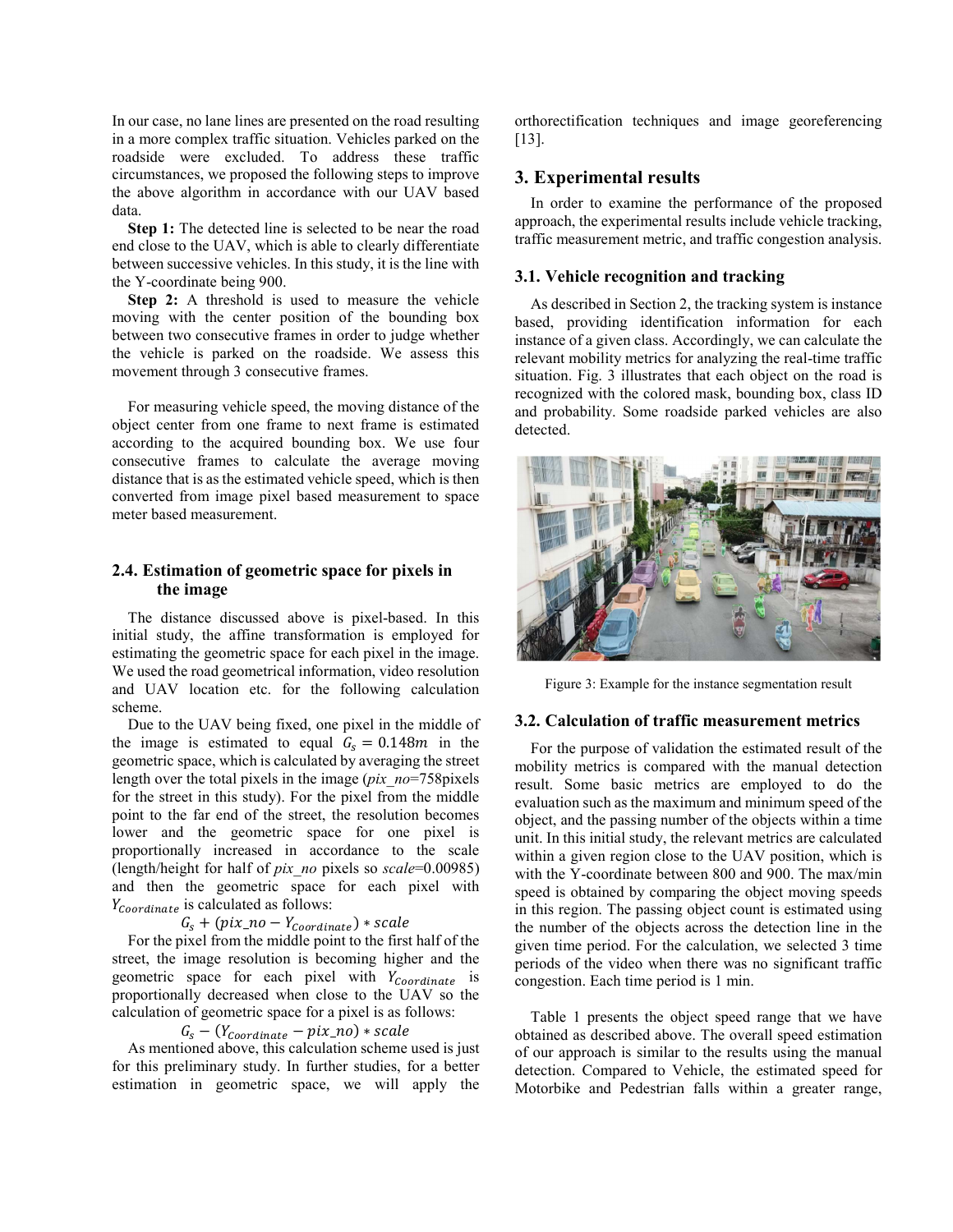which may be due to the less accurate center obtained from the bounding box of Vehicle. In addition, Motorbike sometimes drives faster than Vehicle because it is more flexible.

|               | Motorbike     | Vehicle       | Pedestrian    |
|---------------|---------------|---------------|---------------|
| Our method    | $354 - 718$   | $3.76 - 8.03$ | $0.75 - 1.92$ |
| Manual method | $3.73 - 6.22$ | $3.58 - 7.56$ | $0.89 - 1.51$ |

Table 1: The object speed detected with our method and the manual detection (unit: m/s), which ranges from min to max.

The counting results for all classes are presented in Table 2. Each number corresponds to each 1 min time period. The numbers of Pedestrians and Vehicles are considered to be accurate. A few vehicles are not counted as their vehicle type is unusual and the tracking system does not recognize them. The motorbikes are sometimes crowded together therefore cannot be accurately counted.

|                  | Motorbike      | Vehicle      | Pedestrian  |
|------------------|----------------|--------------|-------------|
| Our method       | $70 - 72 - 89$ | $5 - 8 - 12$ | $6 - 6 - 8$ |
| Manual detection | $75 - 75 - 92$ | $1 - 8 - 12$ | $6 - 6 - 8$ |

Table 2: Each object count calculated with our method and manual detection (unit: p/min) is the amount of objects passing the detection line in one minute.

# **3.3. Traffic congestion analysis**

Traffic congestion can be detected via the relevant vehicle moving speed on the road. The congestion will happen if the speed of a tracked vehicle slows owing to traffic conditions. This study has established that Motorbikes appear to disregard rules regarding road use by travelling too closely to other vehicles. These traffic incidents are the main cause of traffic congestion.

#### *3.3.1. Vehicle moving affected by motorbike*

The analysis of a segment of the video showed the interaction between car and motorbike and the result is displayed in Fig 4. Initially, the car in the yellow box drives at 4.2m/s in Frame 1. The car then slows from Frame 4 to Frame 21 as shown in the graph when two motorbikes approach (see Frame 16). As a result, the car driver believes there may be a collision so slows to a speed of 0.76m/s at Frame 24. This causes traffic congestion. Four scene images are presented to identify the interaction between the vehicle and the motorbikes.



Figure 4: Example for vehicle speed change due to motorbike approaching.

### *3.3.2. Pedestrian walking affected by motorbike*



Figure 5: Example for pedestrian walk speed change due to motorbike approaching. The images presented here is zoom-in applied.

Fig. 5 shows another video segment to demonstrate how motorbikes affect pedestrians on the road. Frame 1 shows that a pedestrian in the yellow box walks at 1.4m/s while a motorbike in the red box comes from the roadside. In Frame 16, the motorbike is close to the pedestrian who then adjusts the walking speed to a slow 0.34m/s to avoid a possible collision. When the motorbike leaves, the pedestrian's walk speed becomes normal at 1.2m/s. Figure 5 illustrates the change in the pedestrian's walk speed during the interaction